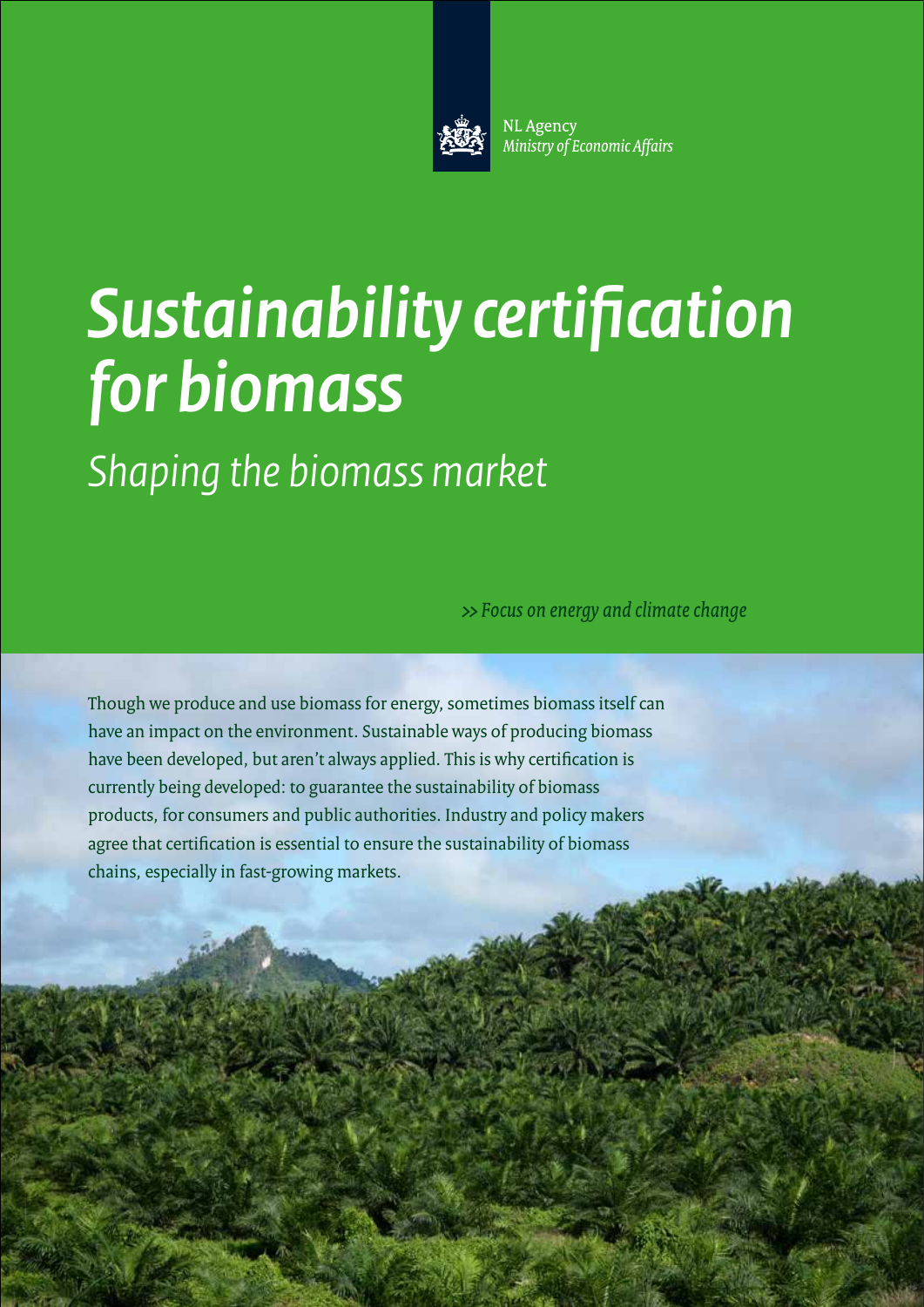#### **Negative impacts of unsustainable biomass**

Bio-based businesses gradually create new and better food, industrial and energy products from biomass. But biomass flows, of various origin and processed through various conversion routes can have serious environmental and social impacts.

This is why biomass has at times been strongly debated:

- 1 the impact causes doubt as to the potential of biomass to actually reduce greenhouse gas emissions, and
- 2 land used to cultivate biomass can put pressure on other arable land, on peat lands, on forested regions, on biodiversity and on water use for irrigation. Unsustainable biomass production can also negatively impact labour conditions, land rights, and food prices, especially in countries where law enforcement is weak.

#### **The origin of sustainability certification**

Over the past ten years, responsible companies involved in biomass have joined organisations in civil society to form various roundtables to discuss these issues. These multi-stakeholder initiatives led to the development of sustainability principles and criteria, later translated into certification standards. Examples are the Round Table for Sustainable Palm Oil (RSPO) and BonSucro. These have been major steps towards a sustainable bio-based economy.

The development of certification to guarantee sustainable biomass is still very much underway, though a lot has been done. Certification of biomass is now implemented in the supporting European policy framework for biofuels and bio-liquids in the European Union for example. Companies that adopt principles of sustainability will certainly have better chances of successfully importing their product into the European Union, for example, and better chances at surviving in the industry.

#### **In focus**

In Europe in 2009 alone, the bio-based economy showed an annual turnover of 2 trillion (2x10<sup>12</sup>) Euros. The industry employed 21,5 million people, half of them in agricultural activities. Dedicated programs implemented in the EU, the US, and other regions such as Canada, Japan and Malaysia are promoting crops for the industrial production of high-value biobased materials. At the same time South America and Africa have started to develop themselves as supply regions.

Business-to-business standards of biomass sustainability are either being scaled up or developed new in anticipation of future policy developments.

### *What is a biomass certification system?*

A biomass certification system is an independent seal showing that biomass or biomass-based products satisfy a certain sustainability standard. Certification systems give all those participating in the biomass chain precise information on how to comply with regulations to ensure the result will meet sustainability criteria. The main elements of a biomass sustainability certification system are:

- • The sustainability standard
- The Chain of Custody
- The rules managing the system

Certification systems are being developed by different parties: governments, NGOs, associations or companies. These of course have their own interests and priorities. Therefore the scope, approach and complexity of these systems may vary. Some systems exist on national level; others are internationally endorsed. Certification systems are classified according to the feedstock they govern:

- Forest certification systems;
- Agricultural certification systems;
- General biofuel/bioliquid certification systems;
- • Solid biomass for bioenergy certification.

#### **The sustainability standard**

Sustainability standards show a number of similarities in terms of coverage of sustainability principles/criteria, but there is a variation in the way these criteria are measured. The most often cited sustainability criteria are found in the People, Planet, Profit (PPP) approach. Examples of these criteria are:

- • Environmental (Planet): greenhouse gas emission s reduction; water use; pollution; biodiversity; GMO; soil fertility;, erosion; emissions to the air;
- • Economic (Profit): Competition for land, water, end use; cost effectiveness; security of supply;
- Social (People): Competition with food production; land rights; employment conditions; creation of prosperity.

#### **The Chain of Custody**

Certification of biomass or biobased products must meet sustainability criteria from feedstock to final product. The method connecting sustainability information or sustainability claims between feedstock, intermediate products and final products is known as the Chain of Custody (CoC). In practice, this is about implementing and verifying control mechanisms for each economic operator in the chain. Each party in the supply chain must comply with this process, otherwise the Chain of Custody is lost.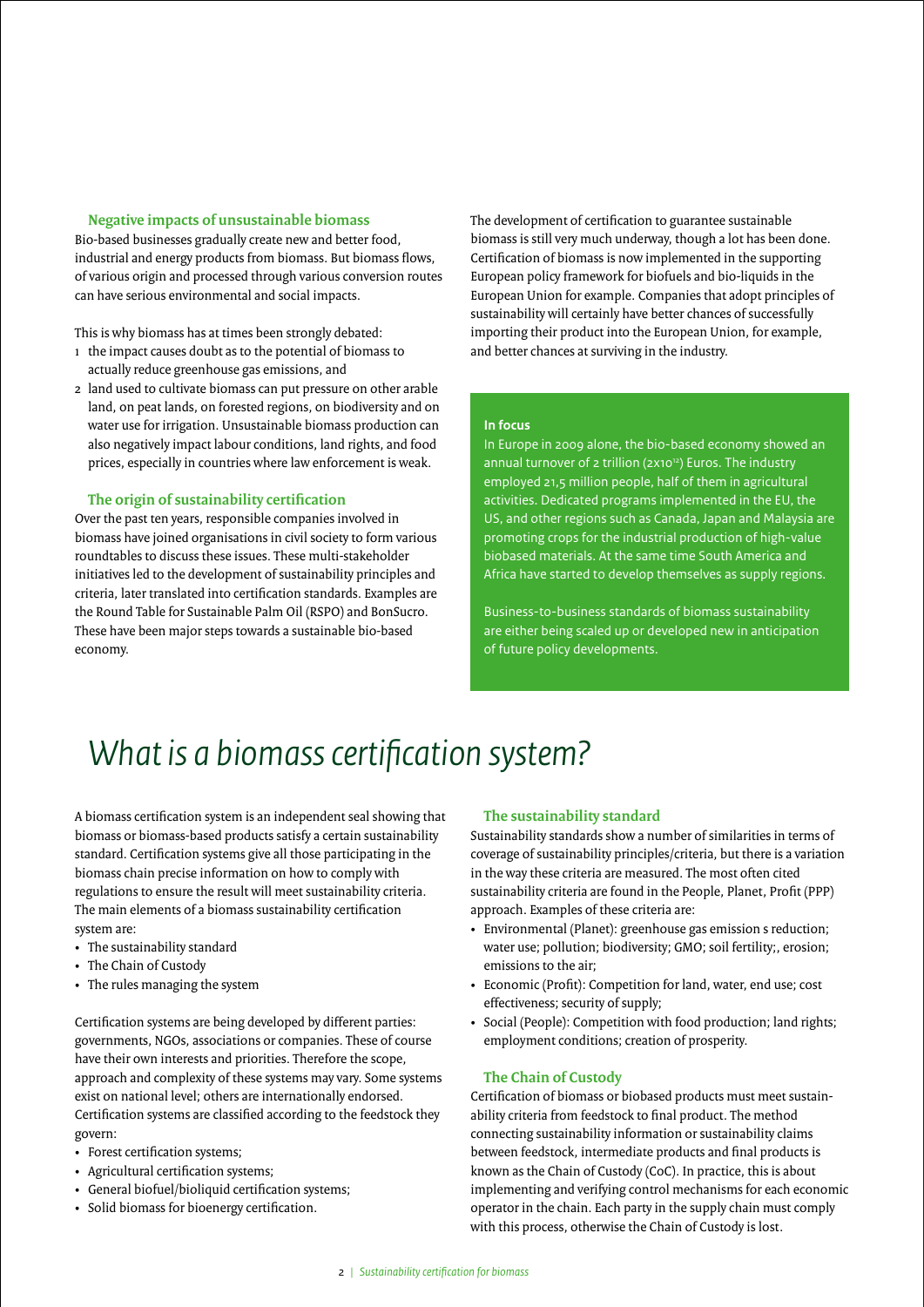

*Fig. 1 Typical Chain of Custody including all stages* 

In general there are four ways to implement these control mechanisms (from higher to lower level of strictness and traceability):

- Identity preserved: This method assures that the certified products originate from identifiable sources. The product cannot be mixed with any other product (certified or not);
- Physical segregation: Only certified products are delivered to the end user. The 100% certified product flow is kept physically segregated from other product flows and can be mixed only with other certified products;
- Mass balance: This method administratively monitors the trade of certified products throughout the supply chain. It allows for mixing certified and non-certified products at any stage in the supply chain, provided that overall company quantities are controlled;
- Book-and-claim: This method consists in tradable certificates It does not offer any traceability, since the direct link between physical product flows and the sustainability characteristics is absent.

#### **The management of the system**

The management of the system includes the rules that govern audits, the level of transparency and accessibility, the level of stakeholder engagement, and complaints handling.

#### **Audit system rules**

Audit rules have strong impact on the level of assurance of a certification system. The rules here refer to aspects of auditing procedures:

#### *Audit frequency and validity*

Auditors determine audit frequency and validity of certificates using a clear and public risk-based approach procedure, made available in the certification system documentation.

#### *Audit types*

There are different types of audits. They range from mere selfdeclarations to full field audits. The rules to determine which one applies for each case should be clear to the auditor.

#### *Audit management*

Audit management refers to the specific procedures for planning and execution. It is important to realise that auditors are there to assess compliance with criteria stipulated in the available standard documentation.

#### *Sanctions for non-compliance*

Sanctions for non-compliance should be clearly defined. Failure to meet the standard requirements leads to a non-conformity. Procedure needs to be in place determining how and how soon major non-conformities are to be corrected and that the certificate may be suspended and ultimately withdrawn if non-conformity persists

#### **Transparency and accessibility**

To ensure the transparency and accessibility of a system, certain types of information should be publicly available. This information usually includes:

- • Rights and duties of certified companies
- • Certification system documentation
- • List of certified companies
- • Summary reports of company assessments
- • List of non-compliant companies

#### **Stakeholder engagement**

Certification systems should ensure that stakeholders receive information about where they may comment on (or participate in) the auditing assurance process. Stakeholder involvement should be possible during an audit: either as participants in evaluation and review or as observers. Stakeholders should be given the opportunity to comment on relevant issues to the auditor.

#### **Complaints system**

Certification systems should have an easily accessible and responsive complaints system and should ensure that auditing providers have a complaints system in place. The complaints system should allow for complaints levelled by any person.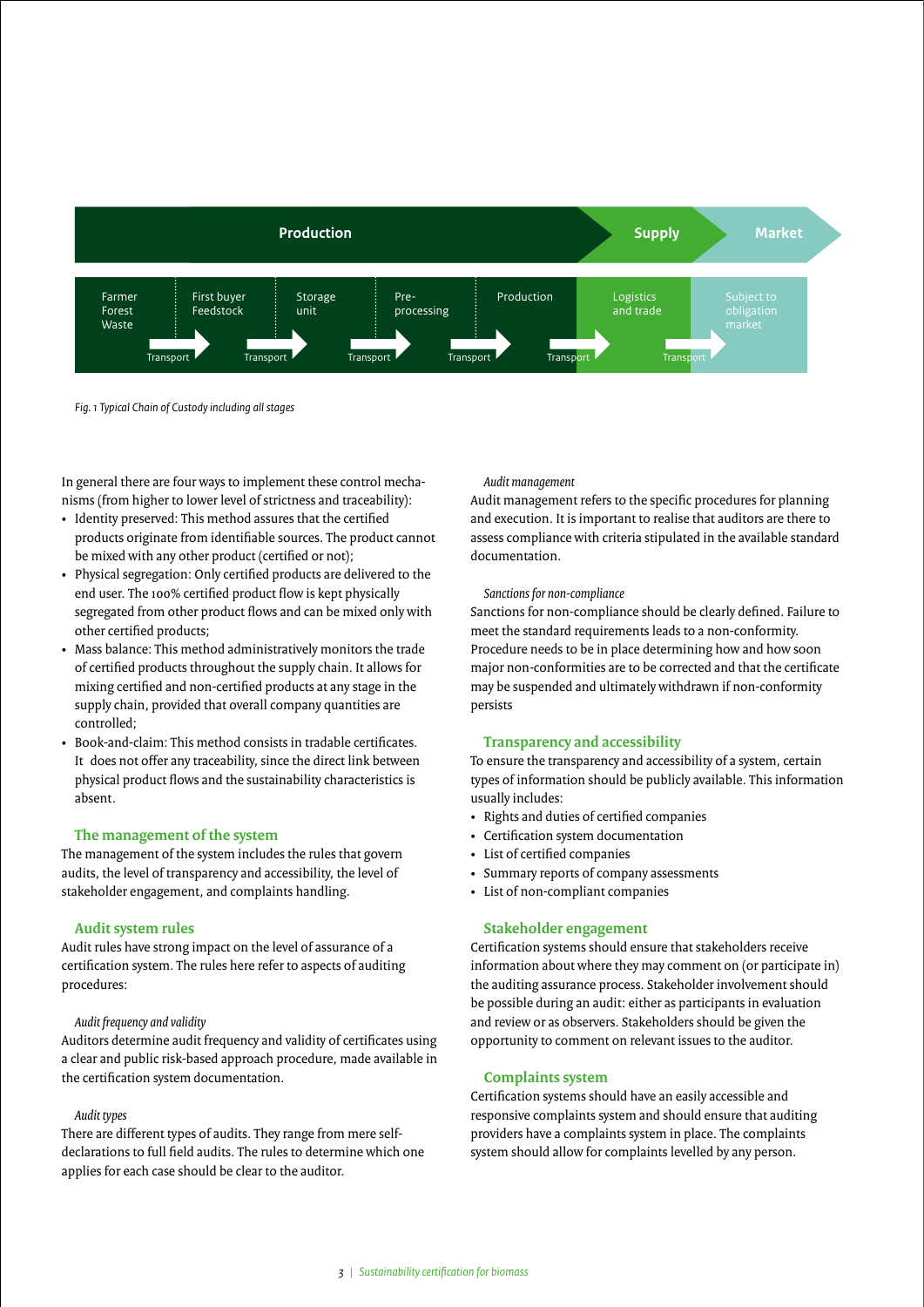# *How to select a certification system?*

It is important that companies carefully weigh the characteristics of a certification system against their supply chain characteristics and their sustainability goals.

Two recent studies from NL Agency: How to select a biomass certification scheme (May 2011), and Selecting a biomass certification system; a benchmark for level of assurance, costs and benefits (March, 2012) offer the most comprehensive approach to help companies to select their certification system.

#### **How to select a biomass certification scheme**

The first study gives a characterisation of 18 most relevant biomass certification systems. This study guides companies in answering three questions:

- 1 Is biomass certification appropriate for your business?
- 2 Which certification system(s) to select?
- 3 Making a final choice and engage

The set of criteria for the selection of a certification system is based on:

- The organisational and biomass chain characteristics;
- Trade characteristics and trade requirements of your product;
- Legal requirements;
- • Credibility of the system;
- • Easiness to comply with the standard's requirements;
- Willingness to pay for the system benefits;
- • The customer needs and requirements.

**Selecting a biomass certification system; a benchmark for level of assurance, costs and benefits**  The second study inventories important correlations between eight different certification systems: 2BSvs, Bonsucro, ISCC, NTA8080, REDcert, RSB, RSPO, RTRS.

- • *Chain of Custody*: Farmers are included in the audits of all systems, but only the RSB, RTRS, NTA8080, and in some cases ISSC treat them as first certificate holders, ie. as first link in the chain. In other systems the first gathering point is often the first certificate holder in the supply chain;
- • *Operators audited and certified*: Certification systems vary largely here. REDcert and ISCC accept self-declarations from farmers; 2BSvs and Bonsucro accept self-declarations to a limited extent. For 2BSvs, the auditor determines whether a field or a desk audit to the farm is necessary;
- • *Level of assurance*: Differences exist in level of verification, accreditation, stakeholder consultation, sampling requirements, complaints procedures, transparency, or recognition of other certification systems;
- • *Costs of certification*: There are important differences in direct costs for certification. Indirect costs for meeting the system's sustainability requirements can be significant for a company, though highly variable. The most reliable certification systems are often the most expensive;
- • *Benefits of certification*: Operators at the end of the supply chain will receive most of the external benefits; farmers will receive most of the internal benefits. Internal benefits refer to efficiency and management improvements within a company; external benefits refer to improved market access or price premiums.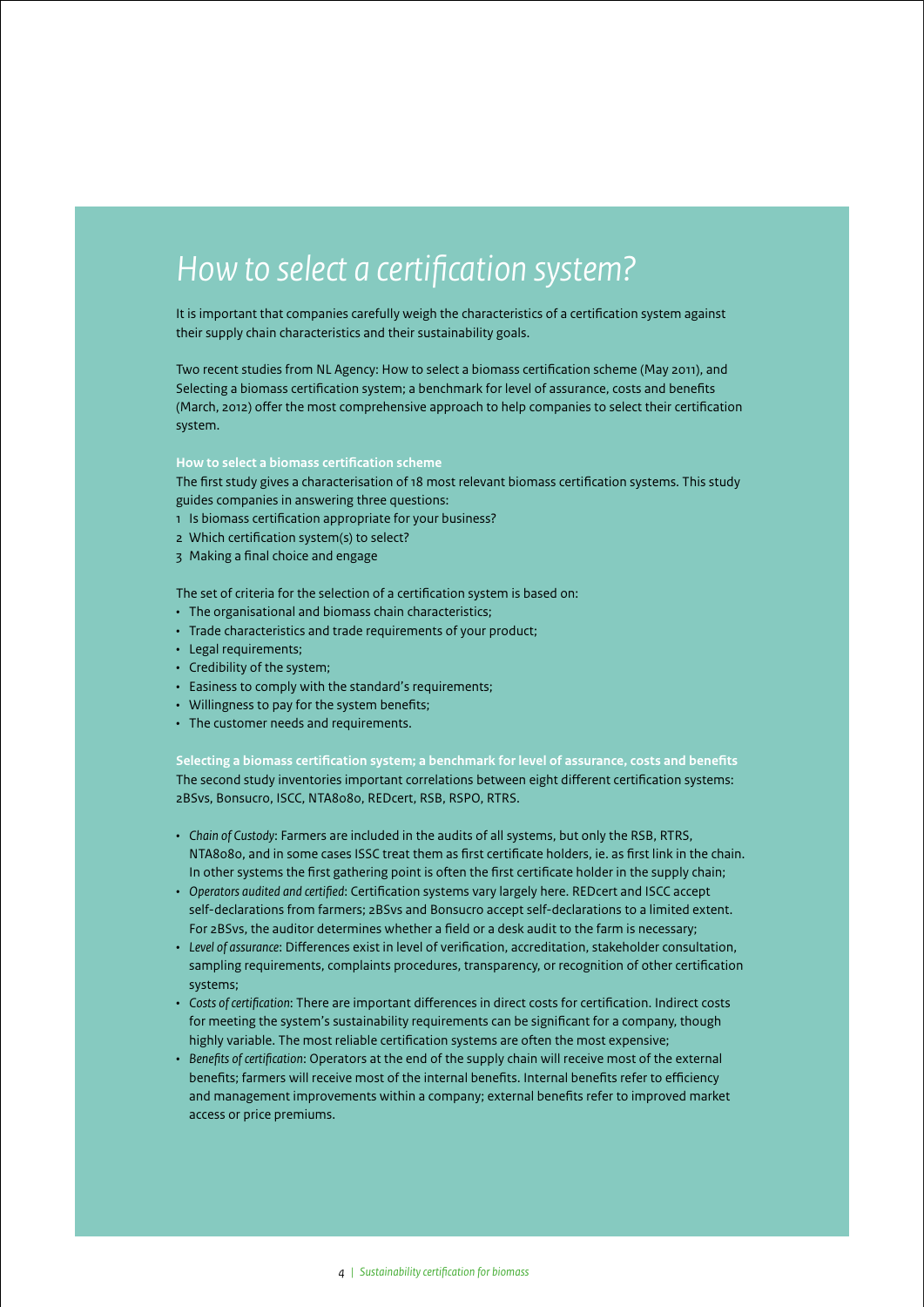### *Understanding the EU sustainability regulation for biofuels and bioliquids*

#### **Regulation in the European Union**

The EU Renewable Energy Directive (RED) introduced in 2009 sustainability criteria for biofuels and bioliquids as a condition for their inclusion in national targets and for eligibility to financial support. Certification systems can be used to prove that RED regulation is met.

The obligatory criteria for biofuels and bioliquids are:

- Full-chain greenhouse gas emissions reduction higher than 35% and increasing over time to 50% in 2017 and 60% for new installations;
- • Exclusion of lands with high biodiversity value;
- Exclusion of lands with high carbon stock that have recently been converted into e.g. cropland;
- Exclusion of peat land unless proven that drainage of previously un undrained soil is not involved;
- Condition of good agricultural practice for feedstock produced in the EU;
- • Obligation to the Commission to report on soil, water and air impacts and social impacts in regions that are a significant source of feedstock.

#### **Harmonization**

Harmonization of schemes occurs in part through the assessments that lead to their recognition. Further harmonization occurs when systems acknowledge and adopt certificates from other systems.

For example, the EU Renewable Energy Directive has chosen the Mass Balance method as the minimum Chain of Custody method used for certification. The certification systems offer also different Chain of Custody methods. An example of coverage for some systems is shown in the next table.

#### **Implementation**

Further sustainability requirements related to indirect land use changes effects are under discussion as of 2012. Some EU member States have implemented RED as early as January 2010. This implementation process has continued and it is expected to reach completion 2013.

Sustainability criteria are not binding at the moment for solid and gaseous biomass; and they do not exist for other uses of biomass such as for the chemistry or health industries.

#### **Voluntary certification systems recognized by the European Commission**

As of September 30th 2012, 12 voluntary certification systems have been recognized by the European Commission:

> • NTA 8080 • RBSA • REDcert

• 2BSvs

• Bonsucro • Ensus • ISCC

**Harmonization**

- • Greenergy • Red Tractor
	- • RSB
		- • RTRS
		- • SQC

Not all recognized certification systems cover the full supply chain. Red Tractor and SQC only apply to the first delivery point of specific crops produced in the United Kingdom and in Scotland respectively.

| <b>Items</b>                  | 2BSvs | <b>Bon-sucro</b> | $\pm$ ISCC $\pm$ | <b>NTA8080</b> | <b>REDcert</b> | ERSB | <b>RSPO</b> | <b>RTRS</b> |
|-------------------------------|-------|------------------|------------------|----------------|----------------|------|-------------|-------------|
| Identity of product preserved |       |                  |                  |                |                |      |             |             |
| Segregation                   |       |                  |                  |                |                |      |             |             |
| Mass balance                  |       |                  |                  |                |                |      |             |             |
| Book and claim                |       |                  |                  |                |                |      |             |             |

#### *Coverage of Chain of Custody options*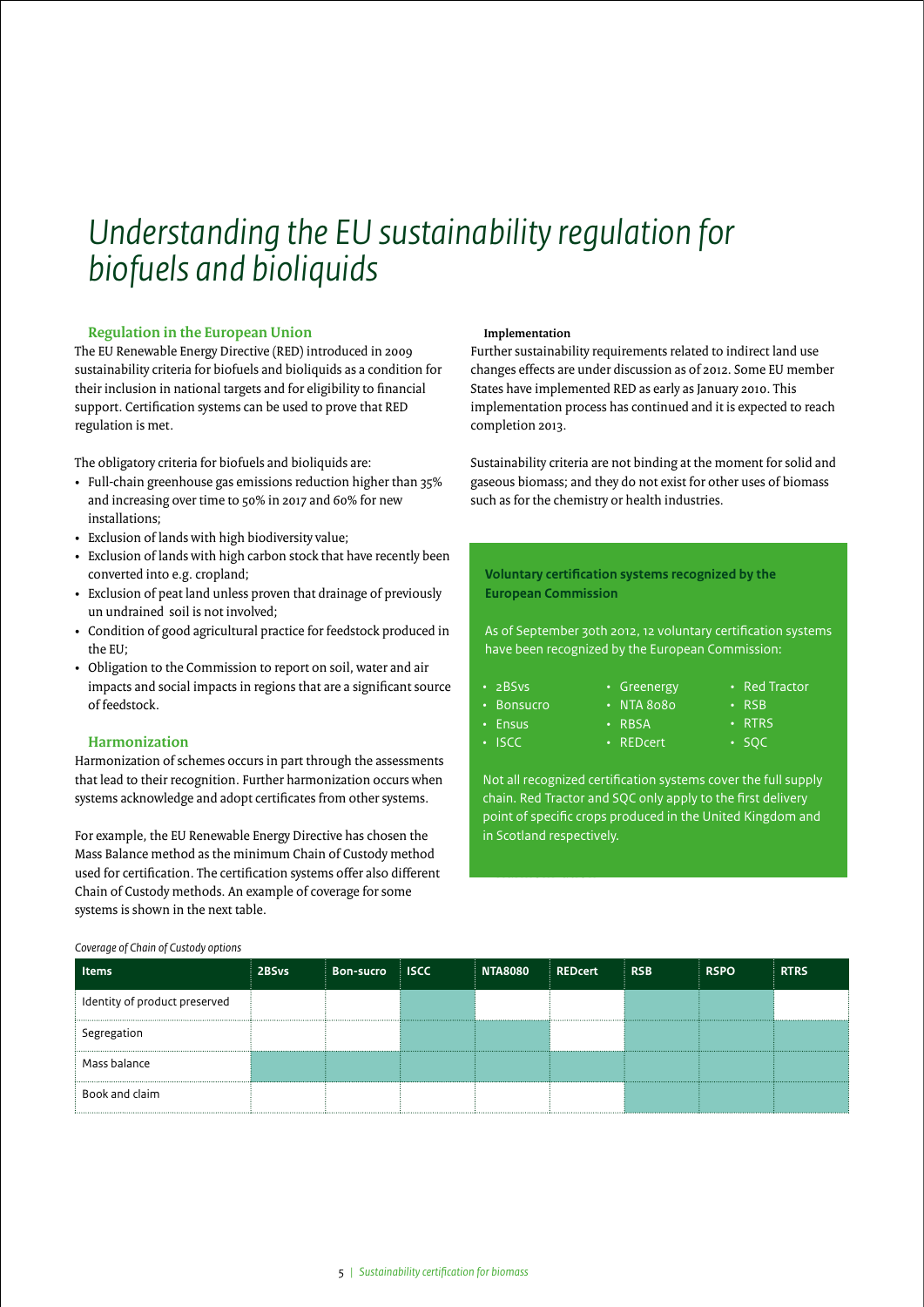# *Regulation in other world markets*

#### **The situation in the US**

The US Renewable Fuel Standard (RFS2) puts down sustainability requirements related to the reduction of greenhouse gases (GHG) emissions for biofuels. The RFS2 also sets limits to combinations of feedstock and production processes; in other words, feedstock must come from specific land types. For example, non-federal forest land may be taken into agricultural production no later than December 2007. Blenders must keep detailed records on feedstock and fuel producers to allow tracing of origins.

EU and US biofuel legislative frameworks have differences in their overall structure, definitions used, sustainability requirements, reporting methodology and reporting requirements. NL Agency has studied the differences in both systems, and found out that most important differences are related to the GHG emission reduction targets and calculation methodology.

#### *Comparison EU – US regulation on biofuels sustainability*

|                                          | <b>European Union</b>                                                                                                                                                                                                                      | <b>United States</b>                                                                                                                                                                                                                     |  |  |  |
|------------------------------------------|--------------------------------------------------------------------------------------------------------------------------------------------------------------------------------------------------------------------------------------------|------------------------------------------------------------------------------------------------------------------------------------------------------------------------------------------------------------------------------------------|--|--|--|
| Legislation                              | Renewable Energy<br>Directive (RED), and Fuel<br>Quality Directive (FQD)                                                                                                                                                                   | Renewable Fuel Standard<br>RFS2                                                                                                                                                                                                          |  |  |  |
| Greenhouse<br>gas emissions<br>reduction | $\cdot$ 35% in 2010<br>50% in 2017<br>$\bullet$<br>60% after 2017 for<br>$\bullet$<br>installations started<br>from 2017 onwards<br>Temporary exemption for<br>installations that were in<br>operation in January 2008<br>until April 2013 | Phase-in pathway by 2022<br>20% for "conventional<br>biofuels" up to 15<br>billion gallons<br>• 50% for regular<br>"advanced biofuels" at<br>least 5 billion gallons<br>60% for "cellulosic<br>biofuels", at least 16<br>billion gallons |  |  |  |

Regarding woody biomass, the Lacey Act prohibits trade for illegally sourced plants and their products, including timber and wood products. It requires importers to declare country of harvest and species name for all plants used in their products. This Act is similar to the EU Timber Regulation.

For bio-based products, no quantification or qualification of sustainability criteria exists yet. The US "Bio-based Product Labeling Program" identifies bio-based products based on its bio-based content.

#### **Developments in third countries**

Countries outside the EU increasingly adopt policy instruments either to establish biofuel mandates, incentives and feed-in tariffs for biomass for electricity, or to establish biomass sustainability frameworks into their legislation. Countries aiming at integrating the supply chain of EU biofuels must take into consideration the RED sustainability requirements. However, countries aiming to develop their own internal biomass or biofuels market may also need to focus on criteria such as sustainable employment, food security and pricing.

Mozambique is an example of such positive developments. Mozambique is the first African nation that stands to introduce mandatory blending for biofuels, based on a sustainability framework co-developed with NL Agency. This framework includes environmental sustainability criteria combined with strong socio-economic ones, such as not compromising the local food security. Once approved, Mozambique will be the first African country with a biofuel sustainability framework.

### *Solid biomass markets in an uncertain certification policy context*

The market for solid biomass, especially for energy uses (heat and electricity) has been growing rapidly and steadily since 2005. Wood pellets consumption in the EU went from about 3 million tons in 2005 to 12 million tons in 2011. Different forecasts project demand consumption for 2020 between 20 million tons to 80 million tons. Currently, more than 25% of this biomass is imported from outside the EU; Canada, the US and Russia, and also exports from South America, Africa and Australia. The chemistry industry and the nascent advanced biofuels industry will soon compete with energy utilities for the supply of woody biomass.

Despite this growth, regulation with respect to product quality specifications and sustainability requirements are lacking. The market is anticipating policy developments however, along with several voluntary initiatives for certification underway.

#### **Sustainability policy developments at European and member state level**

A European Commission Consultation in early 2011 found large support from both market players and the general public for the introduction of binding sustainability criteria for solid and gaseous biomass used to produce heat and electricity. The European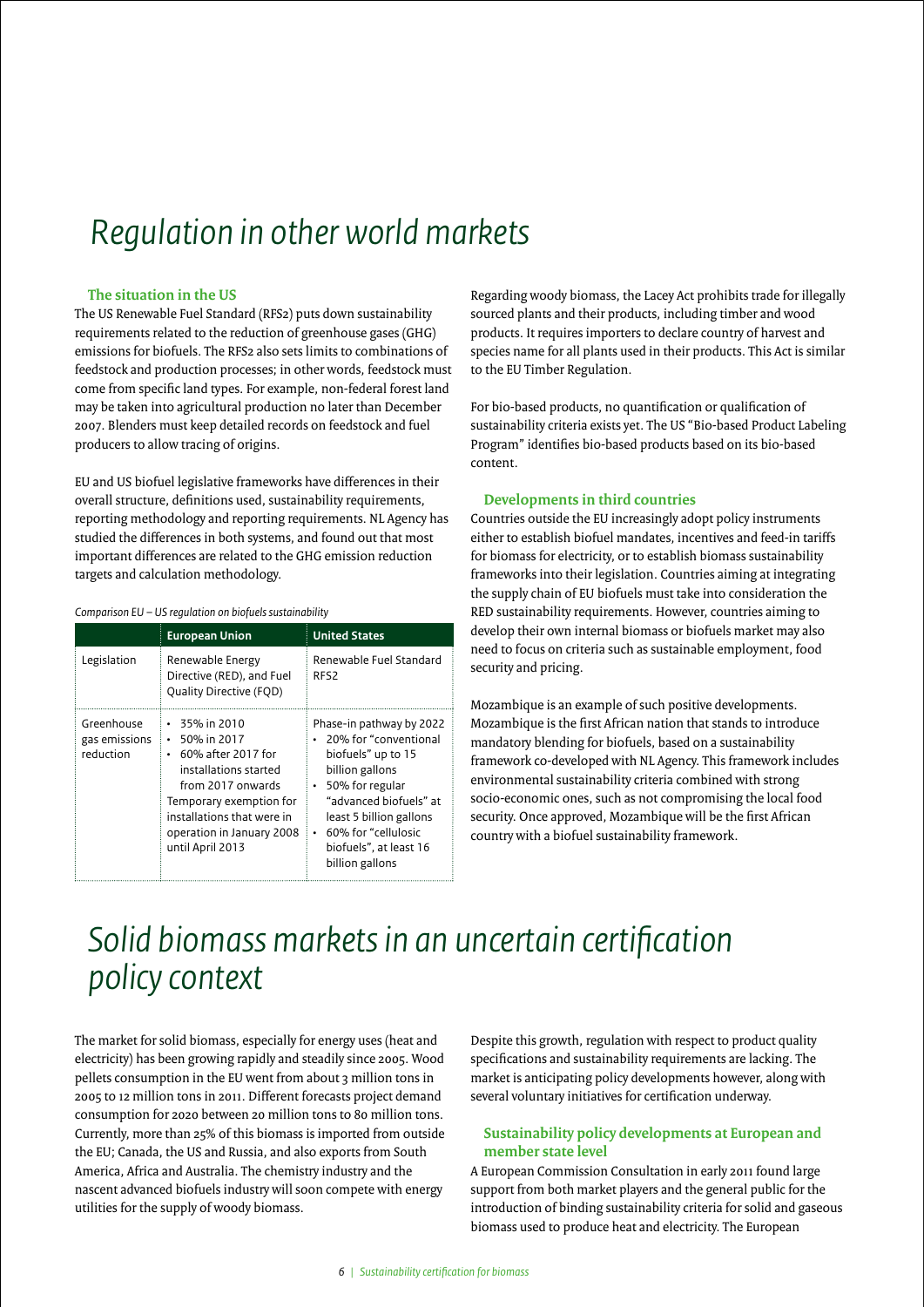Commission will therefore revisit its decision regarding binding sustainability criteria for these uses.

#### *EU Timber Regulation*

The EU Timber Regulation, which is set to enter into force in 2013 will require producers in forestry to take concrete steps that minimize the risk of illegally harvested timber and timber products entering the EU market. Producers will have to ensure traceability for their product, so the EU can ascertain legality. The forestry sector already has a long tradition of certification with systems like the Forest Stewardship Council (FSC) and the PEFC as internationally recognized standards, and several national-level schemes.

#### **Certification initiatives**

Certification systems may play a similarly important role in upcoming policy requirements and in general for solid and gaseous biomass for energy and non-energy uses. The NTA8080 and ISCC systems, for example, can already be used to certify solid biomass products. Other certification systems are being developed to offer this possibility.

Utilities have also developed certification systems. Well-known examples are the Green Gold Label by RWE/Essent, the Drax sustainability requirements or the Laborelec system by GDF/Suez. A joint effort by seven European utilities constituted in 2011 the International Wood Pellet Buyers initiative (IWPB) with the development of a single common biomass certification system as the stated goal.

### *Support, studies and tools available*

#### **NL Agency services**

NL Agency offers extensive knowledge on biomass certification through a number of continually updated studies, project assessments, and presentations on the topic. NL Agency also offers support through various programs focused on sustainable biomass development around the globe. Check more information at: www.agentschapnl.nl/biomass

#### **Studies**

At www.agentschapnl.nl/biomass (section publications) you can find:

- **1 Report Certification Schemes** This report contains a selection model for biomass certification schemes
- **2 Report Selecting a biomass certification system** A benchmark on level of assurance, costs and benefits
- **3 Assessing sustainability aspects of biomass projects** Experiences in the NL agency project portfolio.
- **4 Sustainability requirements in the EU and the US biomass legislation**
- **5 Trade barriers and traded volumes of sustainable biomass in the Netherlands**
- **6 Climate finance for biomass**  An inventory of climate finance options and a review of overlaps with biomass sustainable certification
- **7 Various country and crops factsheets**

### *Useful tools for companies that help certification*

#### **Biograce**

The Biograce projects I and II aim at harmonizing bioenergy greenhouse gas (GHG) emission calculations in Europe, by developing tools for biofuel as well as for electricity, heating and cooling GHG calculations. The tools can be downloaded from www.biograce.net

#### **GBEP**

The Global Bioenergy Partnership has developed a number of tools with the aim at increasing the understanding of issues related to bioenergy development. Available tools are a Clearing House on methodologies to calculate GHG emissions for bioenergy, and two search engines on analytical tools to assess and unlock sustainable bioenergy potentials and on financing options for bioenergy projects and programs. These tools can be downloaded from http://www.globalbioenergy.org/toolkit/en/

#### **ISO**

ISO is developing an International Standard to address sustainability issues linked to bioenergy. The standard is produced by ISO project committee, ISO/PC 248, Sustainability criteria for bioenergy. The future sustainability standard is expected to be a key tool for the production, supply chain and application of bioenergy. This standard includes terminology and aspects related to the sustainability (e.g. environmental, social and economic) of bioenergy. More information available at: www.iso.org